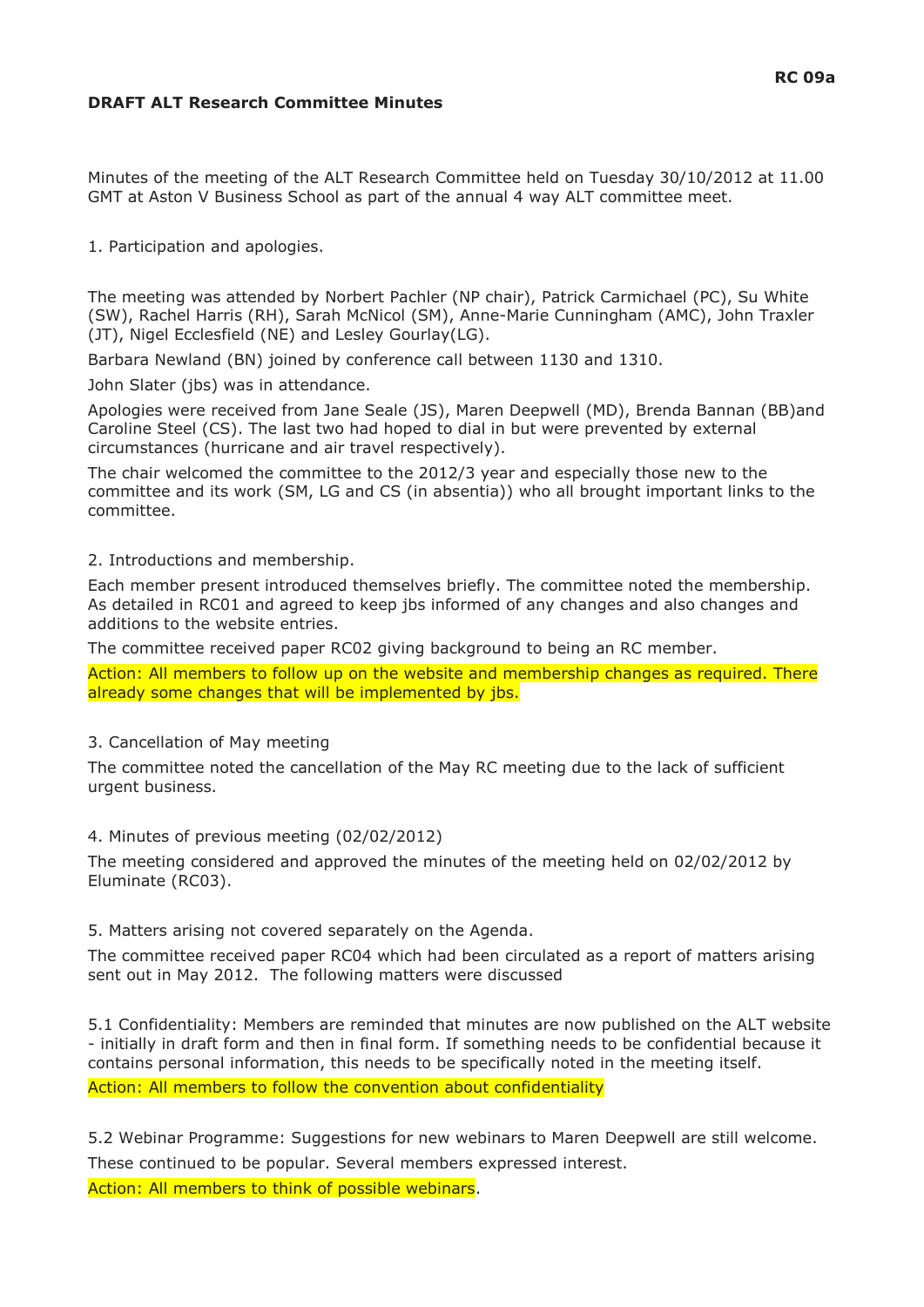5.3 Impact: The  $20<sup>th</sup>$  March 2012 meeting took place at LMU and was well attended and successful. Jane Seale presented and led a solid discussion of the issues.

#### 5.4 A research component for CMALT:

There was some discussion of this and its relation to item 8. PC and NE volunteered to work with jbs to take this forward.

#### 5.5 Ethics:

It was reported that CMALT development was now at a stage where it was hoped shortly to reopen the discussion. JT and PC were still happy to be involved from RC but action on the matter was first needed elsewhere.

#### 6. Recommendation to CX for Vice Chair.

The committee recommends that Professor Patrick Carmichael of Stirling University be Vice Chair for a period of 3 years. He has indicated a willingness to undertake the role. Action: NP/jbs to take the recommendation forward to CX at its November meeting.

#### 7. Standardised rubric for ALT committees.

The committee noted that its earlier work (RC05) had now been replaced by the version handed out in the earlier plenary (RC07) which would be put to CX for approval in the near future. The two were very similar. There was broad acceptance of RC07 but three drafting changes were proposed:

- In the role section replace "development of good knowledge" by "ethical development of knowledge".
- In remit 5, remove the specific word "supplements" as it is possibly becoming deprecated – suggest "taking responsibility for any issues assigned to them and offering"
- Replace "meeting" by "meetings" in working 11.

It was also suggested that the word "ethical" should appear in all 4 committee terms of reference as it should be a core ALT value.

NP and PC agreed to assist jbs with the drafting of a plan.

Action: jbs to take the proposed changes to MD. Action: NP/PC/jbs to produce a draft plan for the next meeting.

8 How can we encourage research in the FE and skills sector, by practitioners?

NE introduced this item. There was agreement about the need for support for practitioner researchers and those at early stages of research careers in general. It was also agreed that this should be an important areas for ALT. Useful discussion followed on the mechanisms for doing something including events, training opportunities, ALTC opportunities, a SIG etc. NE agreed to write up these and other ideas for a fuller discussion at the next meeting. Action: NE to produce a paper by 25/01/2013.

9. RC Activities in 2012/3.

The chair has circulated a paper (reproduced as RC06) and members have commented (RC08). It was a wide ranging paper that might form the basis of the proposed plan. In the time available it was only possible to discuss perhaps a couple of areas with further discussion at the next meeting, perhaps with further papers. Given the joint meeting with the Publications committee in the afternoon and the urgency of some things proposed for ALTC2013, these areas would now be discussed.